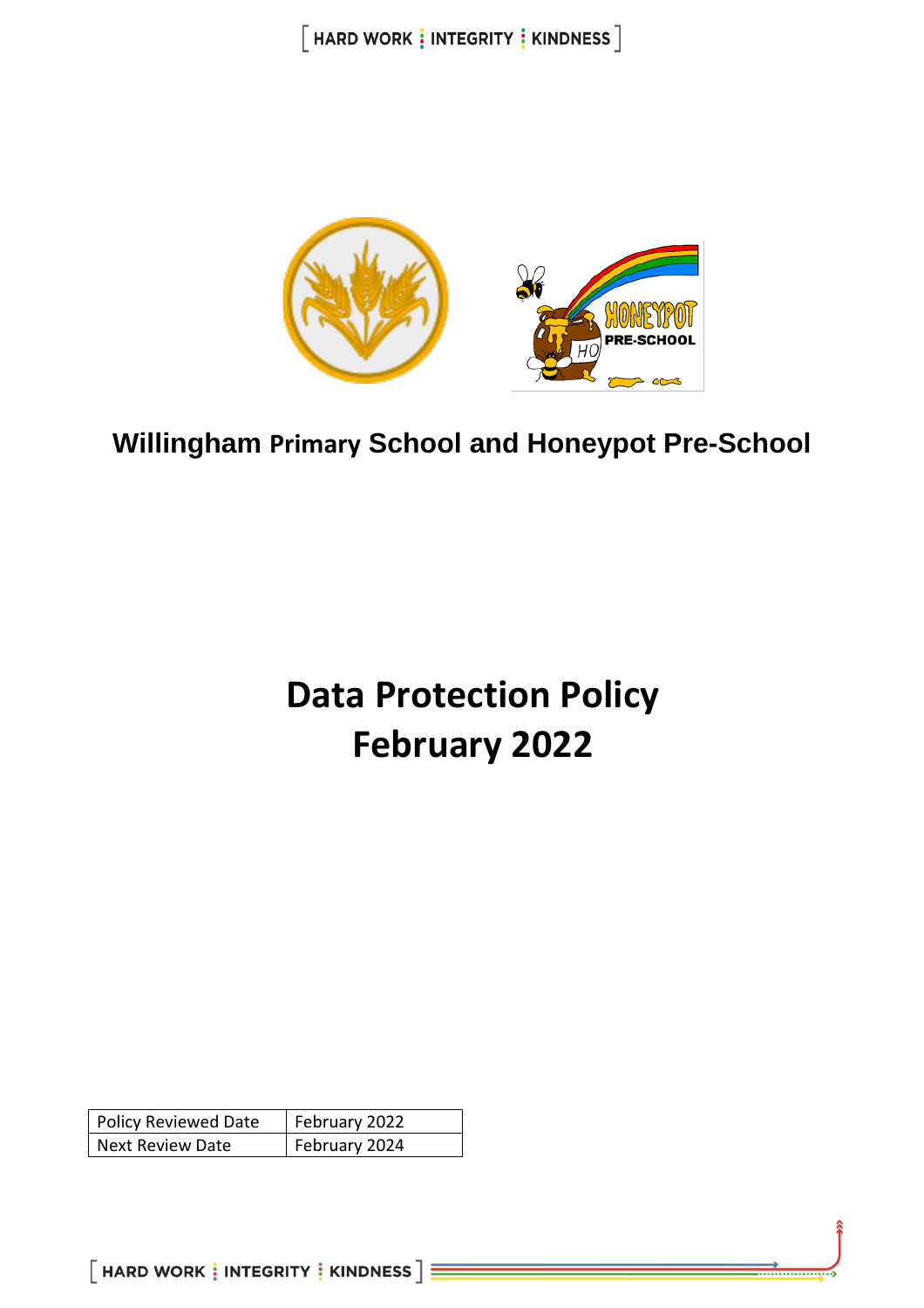# **Contents**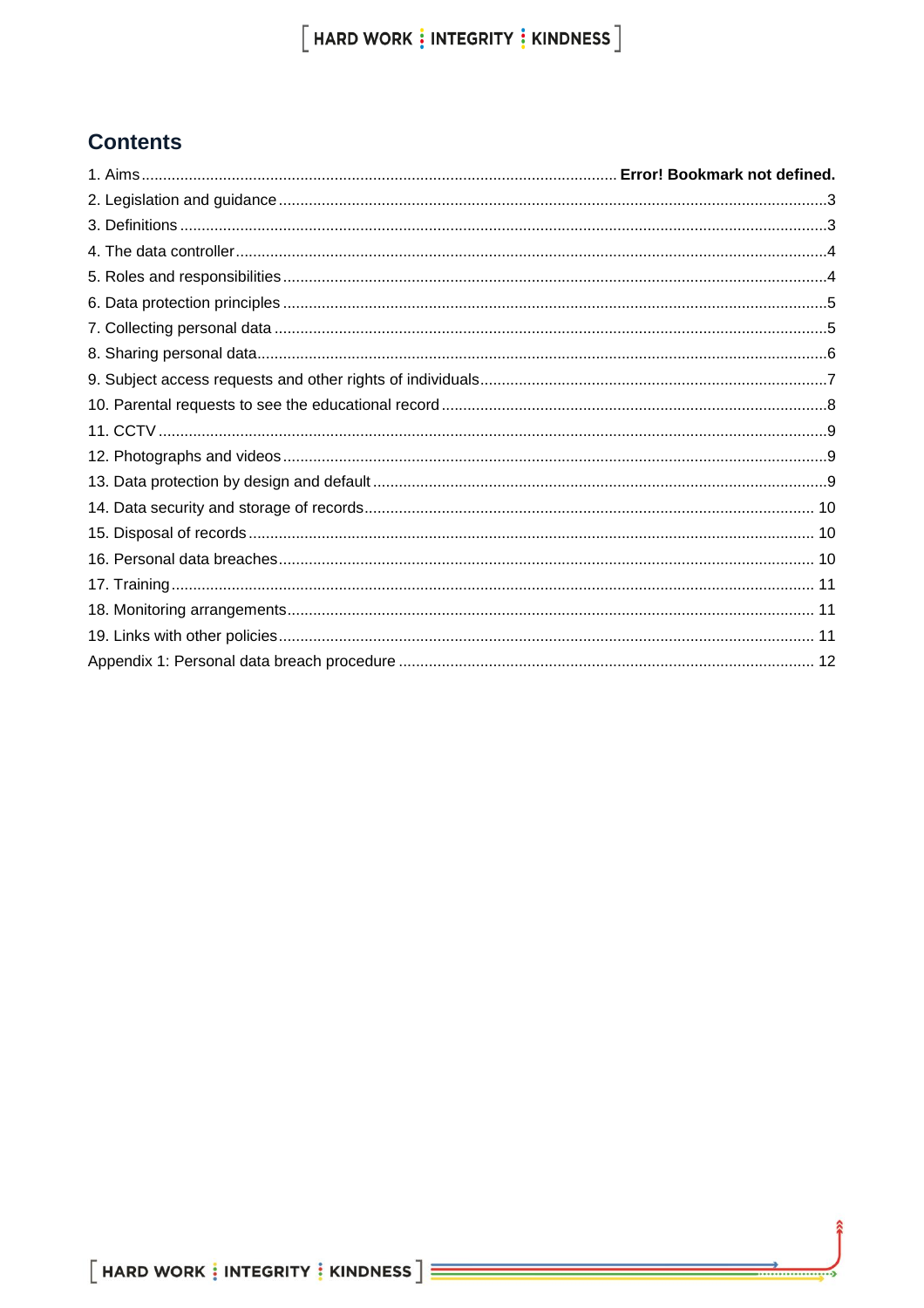# $[$  HARD WORK  $\frac{1}{3}$  INTEGRITY  $\frac{1}{3}$  KINDNESS  $]$

### **1. Aims**

Our school aims to ensure that all personal data collected about staff, pupils, parents, governors, visitors and other individuals is collected, stored and processed in accordance with the [Data Protection Act 2018 \(DPA](http://www.legislation.gov.uk/ukpga/2018/12/contents/enacted)  [2018\).](http://www.legislation.gov.uk/ukpga/2018/12/contents/enacted) 

This policy applies to all personal data, regardless of whether it is in paper or electronic format.

### <span id="page-2-0"></span>**2. Legislation and guidance**

This policy meets the requirements of the UK GDPR and the DPA 2018. It is based on guidance published by the Information Commissioner's Office (ICO) on the UK [GDPR.](https://ico.org.uk/for-organisations/guide-to-the-general-data-protection-regulation-gdpr/)

It also reflects the ICO's [code of practice](https://ico.org.uk/media/for-organisations/documents/1542/cctv-code-of-practice.pdf) for the use of surveillance cameras and personal information.

In addition, this policy complies with regulation 5 of the Education (Pupil Information) (England) Regulations [2005,](http://www.legislation.gov.uk/uksi/2005/1437/regulation/5/made) which gives parents the right of access to their child's educational record.

### <span id="page-2-1"></span>**3. Definitions**

| <b>TERM</b>                         | <b>DEFINITION</b>                                                                                                                                                                                                             |
|-------------------------------------|-------------------------------------------------------------------------------------------------------------------------------------------------------------------------------------------------------------------------------|
| Personal data                       | Any information relating to an identified, or identifiable, living<br>individual.                                                                                                                                             |
|                                     | This may include the individual's:                                                                                                                                                                                            |
|                                     | • Name (including initials)                                                                                                                                                                                                   |
|                                     | • Identification number                                                                                                                                                                                                       |
|                                     | • Location data                                                                                                                                                                                                               |
|                                     | • Online identifier, such as a username                                                                                                                                                                                       |
|                                     | It may also include factors specific to the individual's physical,<br>physiological, genetic, mental, economic, cultural or social<br>identity.                                                                               |
| Special categories of personal data | Personal data which is more sensitive and so needs more<br>protection, including information about an individual's:                                                                                                           |
|                                     | • Racial or ethnic origin                                                                                                                                                                                                     |
|                                     | • Political opinions                                                                                                                                                                                                          |
|                                     | • Religious or philosophical beliefs                                                                                                                                                                                          |
|                                     | • Trade union membership                                                                                                                                                                                                      |
|                                     | • Genetics                                                                                                                                                                                                                    |
|                                     | • Biometrics (such as fingerprints, retina and iris patterns),<br>where used for identification purposes                                                                                                                      |
|                                     | • Health - physical or mental                                                                                                                                                                                                 |
|                                     | • Sex life or sexual orientation                                                                                                                                                                                              |
| Processing                          | Anything done to personal data, such as collecting, recording,<br>organising, structuring, storing, adapting, altering, retrieving,<br>using, disseminating, erasing or destroying.<br>Processing can be automated or manual. |
| Data subject                        | The identified or identifiable individual whose personal data is<br>held or processed.                                                                                                                                        |
| Data controller                     | A person or organisation that determines the purposes and the<br>means of processing of personal data.                                                                                                                        |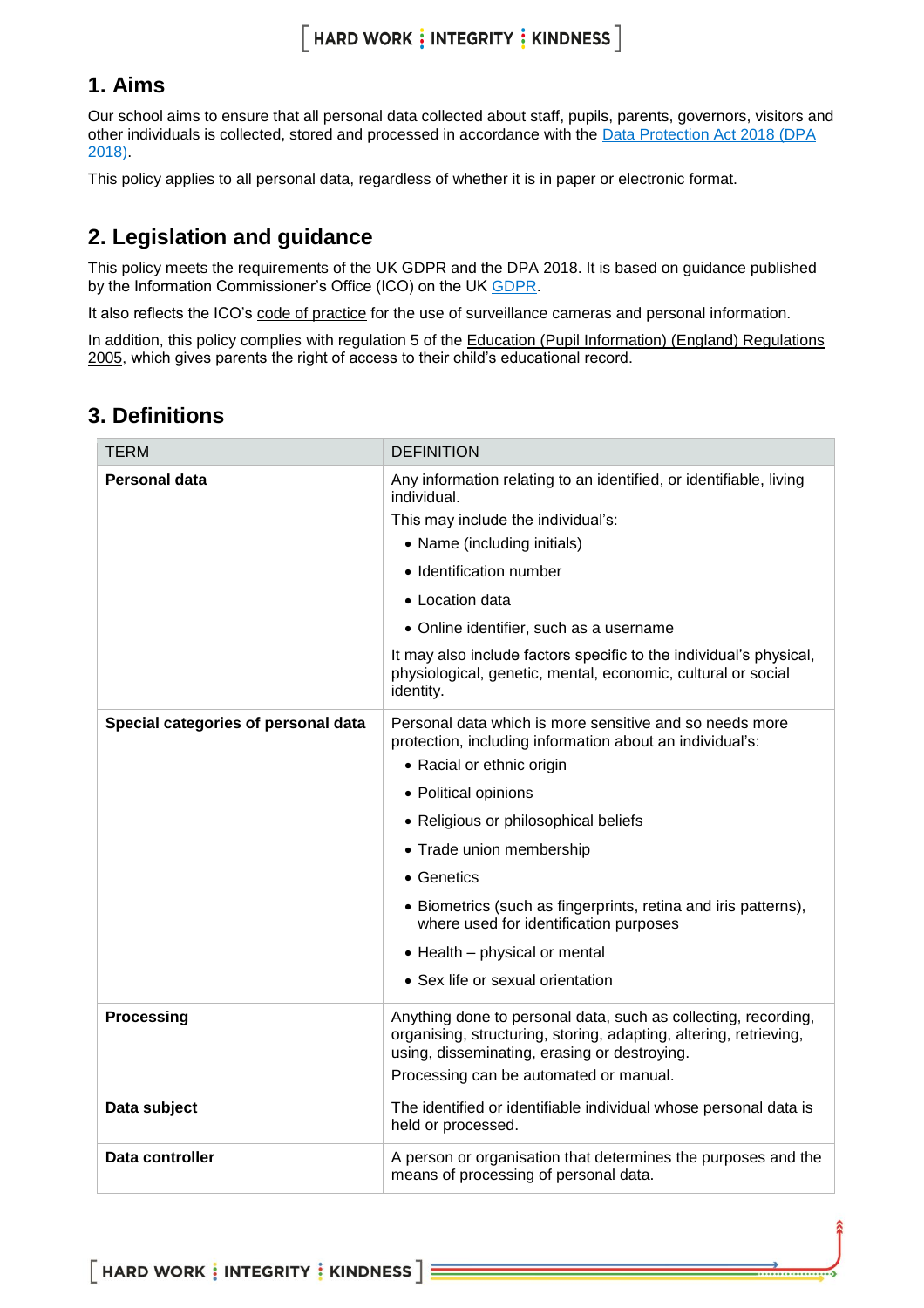| <b>TERM</b>          | <b>DEFINITION</b>                                                                                                                                        |
|----------------------|----------------------------------------------------------------------------------------------------------------------------------------------------------|
| Data processor       | A person or other body, other than an employee of the data<br>controller, who processes personal data on behalf of the data<br>controller.               |
| Personal data breach | A breach of security leading to the accidental or unlawful<br>destruction, loss, alteration, unauthorised disclosure of, or<br>access to, personal data. |

### <span id="page-3-0"></span>**4. The data controller**

Our school processes personal data relating to parents, pupils, staff, governors, visitors and others, and therefore is a data controller.

The school is registered with the ICO / has paid its data protection fee to the ICO, as legally required.

### <span id="page-3-1"></span>**5. Roles and responsibilities**

This policy applies to **all staff** employed by our school, and to external organisations or individuals working on our behalf. Staff who do not comply with this policy may face disciplinary action.

#### **5.1 Governing board**

The governing board has overall responsibility for ensuring that our school complies with all relevant data protection obligations.

#### **5.2 Data protection officer**

The data protection officer (DPO) is responsible for overseeing the implementation of this policy, monitoring our compliance with data protection law, and developing related policies and guidelines where applicable.

They will provide an annual report of their activities directly to the governing board and, where relevant, report to the board their advice and recommendations on school data protection issues.

For routine enquiries about this policy, contact the school's data protection representative in the first instance Mrs Jo Aldhouse, School Business Manager jaldhouse@willingham.cambs.sch.uk

The DPO is also a point of contact for individuals whose data the school processes, and the first point of contact for the ICO.

Full details of the DPO's responsibilities are set out in their job description.

Our DPO is Donna Flynn and is contactable via [dpo@theictservice.org.uk](mailto:dpo@theictservice.org.uk)

#### **5.3 Headteacher**

The headteacher acts as the representative of the data controller on a day-to-day basis.

#### **5.4 All staff**

Staff are responsible for:

- Collecting, storing and processing any personal data in accordance with this policy
- Informing the school of any changes to their personal data, such as a change of address
- Contacting the DPO in the following circumstances:
	- o With any questions about the operation of this policy, data protection law, retaining personal data or keeping personal data secure
	- o If they have any concerns that this policy is not being followed
	- $\circ$  If they are unsure whether or not they have a lawful basis to use personal data in a particular way
	- o If they need to rely on or capture consent, draft a privacy notice, deal with data protection rights invoked by an individual, or transfer personal data outside the European Economic Area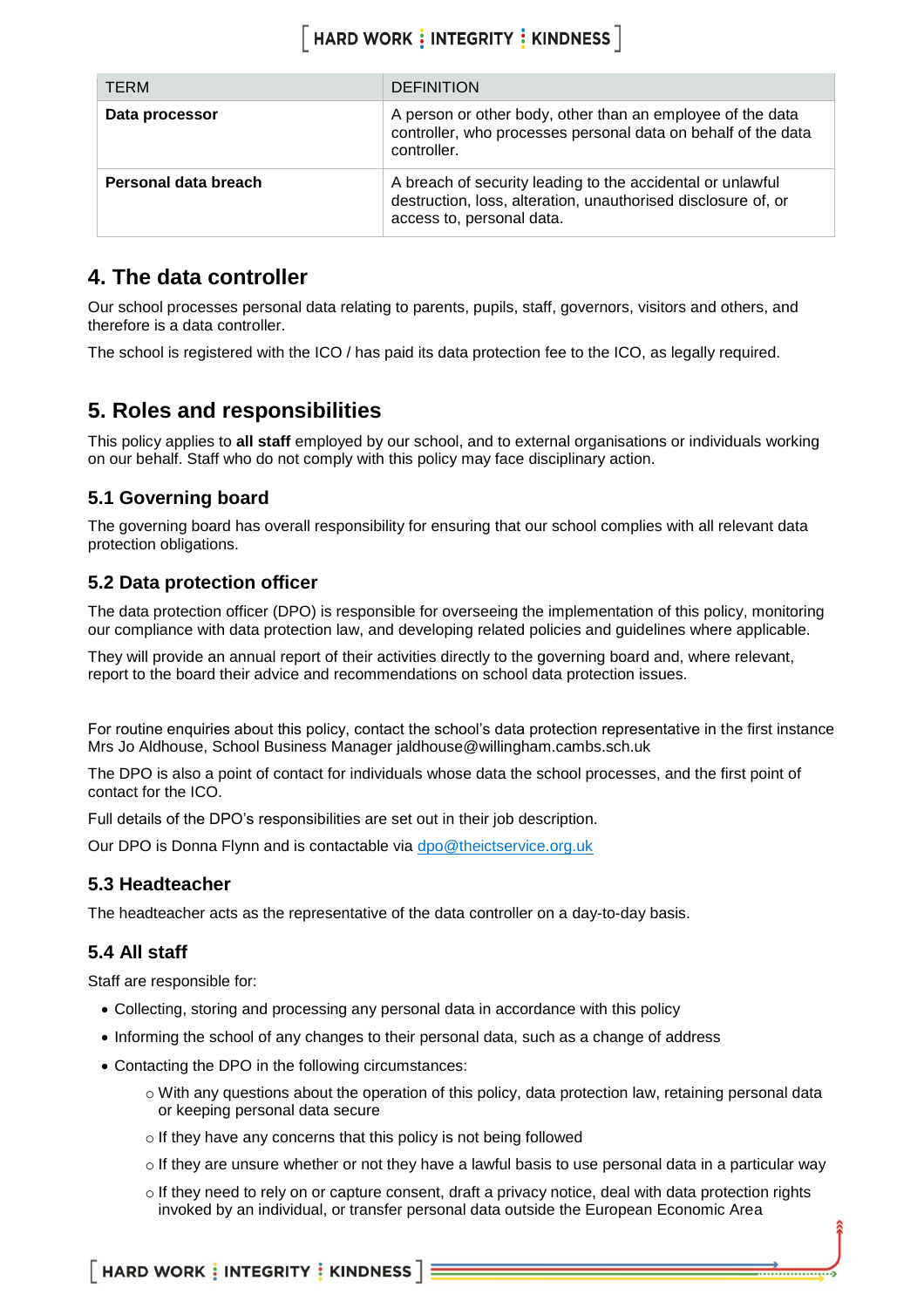### $\lceil$  HARD WORK  $\vdots$  INTEGRITY  $\vdots$  KINDNESS  $\rceil$

- o If there has been a data breach
- $\circ$  Whenever they are engaging in a new activity that may affect the privacy rights of individuals
- o If they need help with any contracts or sharing personal data with third parties

### <span id="page-4-0"></span>**6. Data protection principles**

The UK GDPR is based on data protection principles that our school must comply with.

The principles say that personal data must be:

- Processed lawfully, fairly and in a transparent manner
- Collected for specified, explicit and legitimate purposes
- Adequate, relevant and limited to what is necessary to fulfil the purposes for which it is processed
- Accurate and, where necessary, kept up to date
- Kept for no longer than is necessary for the purposes for which it is processed
- Processed in a way that ensures it is appropriately secure

This policy sets out how the school aims to comply with these principles.

### <span id="page-4-1"></span>**7. Collecting personal data**

#### **7.1 Lawfulness, fairness and transparency**

We will only process personal data where we have one of 6 'lawful bases' (legal reasons) to do so under data protection law:

- The data needs to be processed so that the school can **fulfil a contract** with the individual, or the individual has asked the school to take specific steps before entering into a contract
- The data needs to be processed so that the school can **comply with a legal obligation**
- The data needs to be processed to ensure the **vital interests** of the individual or another person i.e. to protect someone's life
- The data needs to be processed so that the school, as a public authority, can **perform a task in the public interest or exercise its official authority**
- The data needs to be processed for the **legitimate interests** of the school (where the processing is not for any tasks the school performs as a public authority) or a third party, provided the individual's rights and freedoms are not overridden
- The individual (or their parent/carer when appropriate in the case of a pupil) has freely given clear **consent**

For special categories of personal data, we will also meet one of the special category conditions for processing under data protection law:

- The individual (or their parent/carer when appropriate in the case of a pupil) has given **explicit consent**
- The data needs to be processed to perform or exercise obligations or rights in relation to **employment, social security or social protection law**
- The data needs to be processed to ensure the **vital interests** of the individual or another person, where the individual is physically or legally incapable of giving consent
- The data has already been made **manifestly public** by the individual
- The data needs to be processed for the establishment, exercise or defence of **legal claims**
- The data needs to be processed for reasons of **substantial public interest** as defined in legislation
- The data needs to be processed for **health or social care purposes**, and the processing is done by, or under the direction of, a health or social work professional or by any other person obliged to confidentiality under law

 $\lceil$  HARD WORK  $\frac{1}{2}$  INTEGRITY  $\frac{1}{2}$  KINDNESS  $\lceil \frac{1}{2} \rceil$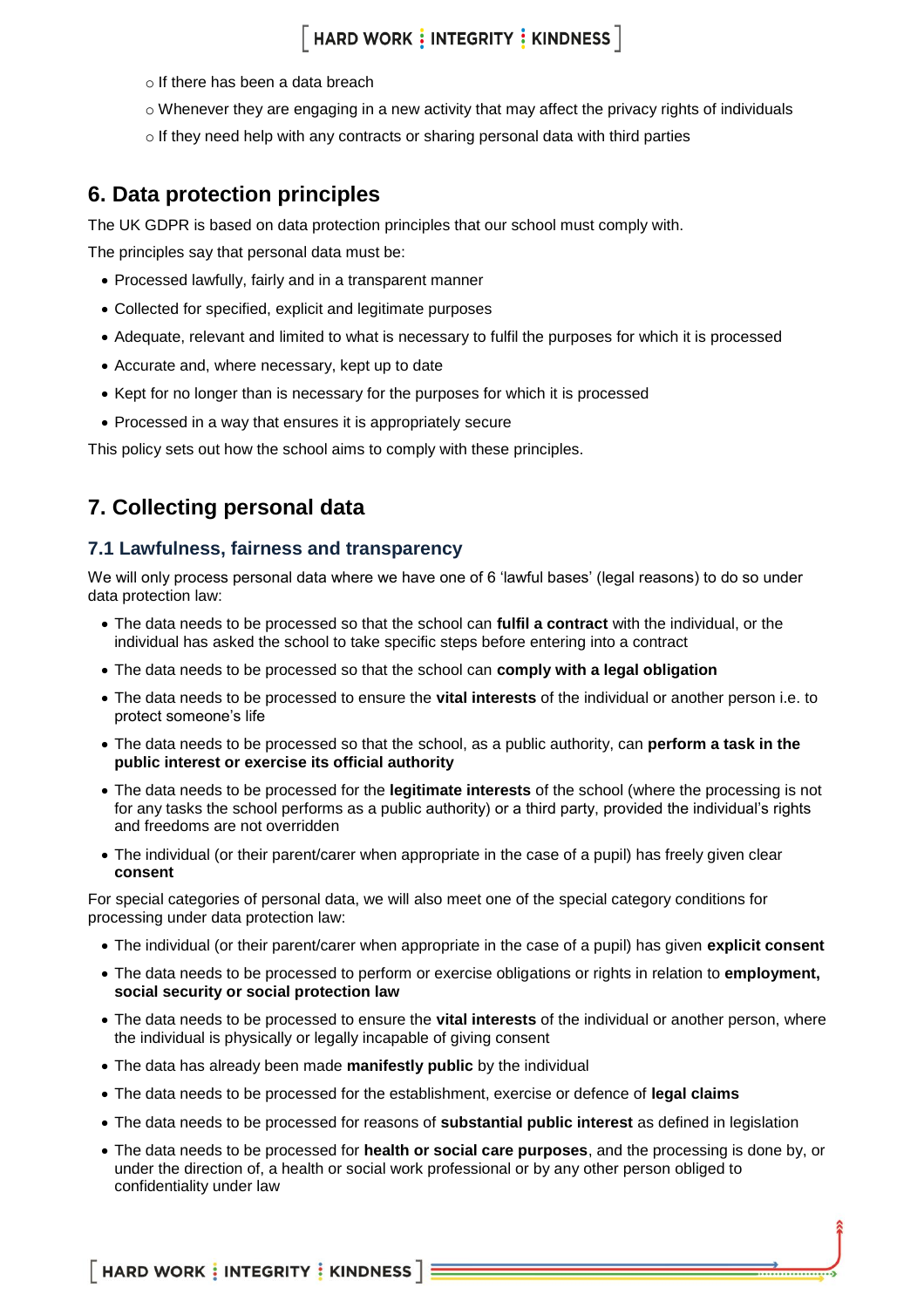# $[$  HARD WORK  $\frac{1}{3}$  INTEGRITY  $\frac{1}{3}$  KINDNESS  $]$

- The data needs to be processed for **public health reasons**, and the processing is done by, or under the direction of, a health professional or by any other person obliged to confidentiality under law
- The data needs to be processed for **archiving purposes**, scientific or historical research purposes, or statistical purposes, and the processing is in the public interest

For criminal offence data, we will meet both a lawful basis and a condition set out under data protection law. Conditions include:

- The individual (or their parent/carer when appropriate in the case of a pupil) has given **consent**
- The data needs to be processed to ensure the **vital interests** of the individual or another person, where the individual is physically or legally incapable of giving consent
- The data has already been made **manifestly public** by the individual
- The data needs to be processed for or in connection with legal proceedings, to obtain legal advice, or for the establishment, exercise or defence of **legal rights**
- The data needs to be processed for reasons of **substantial public interest** as defined in legislation

Whenever we first collect personal data directly from individuals, we will provide them with the relevant information required by data protection law.

We will always consider the fairness of our data processing. We will ensure we do not handle personal data in ways that individuals would not reasonably expect, or use personal data in ways which have unjustified adverse effects on them.

#### **7.2 Limitation, minimisation and accuracy**

We will only collect personal data for specified, explicit and legitimate reasons. We will explain these reasons to the individuals when we first collect their data.

If we want to use personal data for reasons other than those given when we first obtained it, we will inform the individuals concerned before we do so, and seek consent where necessary.

Staff must only process personal data where it is necessary in order to do their jobs.

We will keep data accurate and, where necessary, up-to-date. Inaccurate data will be rectified or erased when appropriate.

In addition, when staff no longer need the personal data they hold, they must ensure it is deleted or anonymised. This will be done in accordance with the Retention Schedule set out in the Information and Record Management Society's Toolkit for Schools. This can be found [here.](http://irms.org.uk/?page=schoolstoolkit&terms=%22toolkit+and+schools%22)

### <span id="page-5-0"></span>**8. Sharing personal data**

We will not normally share personal data with anyone else without consent, but there are certain circumstances where we may be required to do so. These include, but are not limited to, situations where:

- There is an issue with a pupil or parent/carer that puts the safety of our staff at risk
- We need to liaise with other agencies we will seek consent as necessary before doing this
- Our suppliers or contractors need data to enable us to provide services to our staff and pupils for example, IT companies. When doing this, we will:
	- $\circ$  Only appoint suppliers or contractors which can provide sufficient guarantees that they comply with data protection law
	- $\circ$  Establish a contract with the supplier or contractor to ensure the fair and lawful processing of any personal data we share
	- $\circ$  Only share data that the supplier or contractor needs to carry out their service

We will also share personal data with law enforcement and government bodies where we are legally required to do so.

We may also share personal data with emergency services and local authorities to help them to respond to an emergency situation that affects any of our pupils or staff.

Where we transfer personal data internationally, we will do so in accordance with data protection law.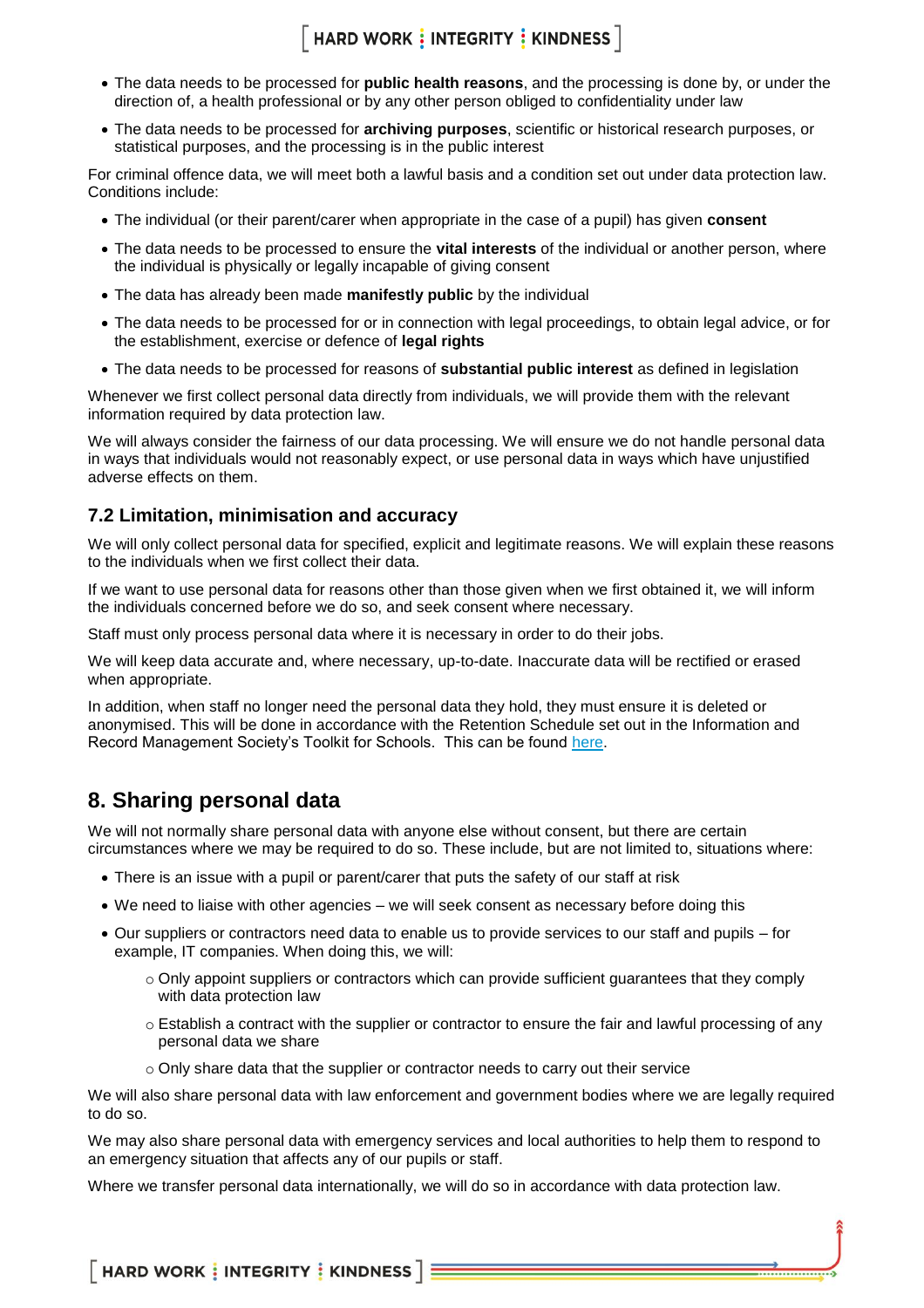$\lceil$  HARD WORK  $\vdots$  INTEGRITY  $\vdots$  KINDNESS  $\rceil$ 

### <span id="page-6-0"></span>**9. Subject Access Requests and other rights of individuals**

#### **9.1 Subject Access Requests**

Individuals have a right to make a 'subject access request' to gain access to personal information that the school holds about them. This includes:

- Confirmation that their personal data is being processed.
- Access to a copy of the data
- The purposes of the data processing
- The categories of personal data concerned
- Who the data has been, or will be, shared with
- How long the data will be stored for, or if this isn't possible, the criteria used to determine this period
- Where relevant, the existence of the right to request rectification, erasure or restriction, or to object to such processing
- The right to lodge a complaint with the ICO or another supervisory authority
- The source of the data, if not the individual
- Whether any automated decision-making is being applied to their data, and what the significance and consequences of this might be for the individual
- The safeguards provided if the data is being transferred internationally

Subject access requests can be submitted in any form, but we may be able to respond to requests more quickly if they are made in writing and include:

- Name of individual
- Correspondence address
- Contact number and email address
- Details of the information requested

If staff receive a subject access request in any form they must immediately forward it to Mrs Jo Aldhouse, School Business Manager [jaldhouse@willingham.cambs.sch.uk](mailto:jaldhouse@willingham.cambs.sch.uk)

#### **9.2 Children and subject access requests**

Personal data about a child belongs to that child, and not the child's parents or carers. For a parent or carer to make a subject access request with respect to their child, the child must either be unable to understand their rights and the implications of a subject access request, or have given their consent.

Children below the age of 12 are generally not regarded to be mature enough to understand their rights and the implications of a subject access request. Therefore, most subject access requests from parents or carers of pupils at our school may be granted without the express permission of the pupil. This is not a rule and a pupil's ability to understand their rights will always be judged on a case-by-case basis.

#### **9.3 Responding to Subject Access Requests**

When responding to requests, we:

- May ask the individual to provide 2 forms of identification.
- May contact the individual via phone to confirm the request was made.
- Will respond without delay and within 1 month of receipt of the request (or receipt of the additional information needed to confirm identity, where relevant).
- Will provide the information free of charge.
- May tell the individual we will comply within 3 months of receipt of the request, where a request is complex or numerous. We will inform the individual of this within 1 month, and explain why the extension is necessary.
- We may not disclose information for a variety of reasons, such as if it: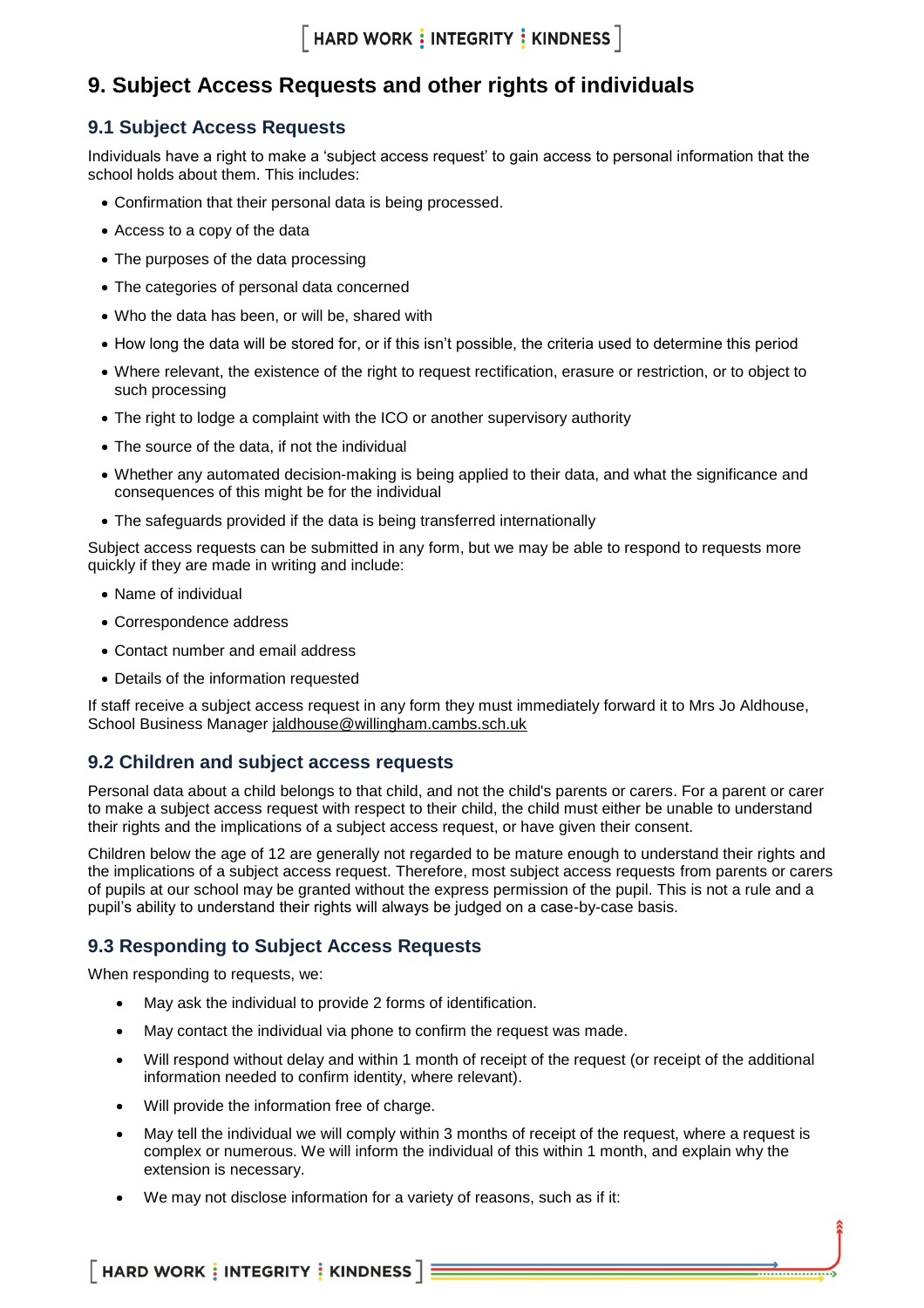### $\lceil$  HARD WORK  $\frac{1}{2}$  INTEGRITY  $\frac{1}{2}$  KINDNESS  $\rceil$

- Might cause serious harm to the physical or mental health of the pupil or another individual
- Would reveal that the child is being or has been abused, or is at risk of abuse, where the disclosure of that information would not be in the child's best interests.
- Would include another person's personal data that we can't reasonably anonymise, and we don't have the other person's consent and it would be unreasonable to proceed without it.
- Is part of certain sensitive documents, such as those related to crime, immigration, legal proceedings or legal professional privilege, management forecasts, negotiations, confidential references, or exam scripts.

If the request is unfounded or excessive, we may refuse to act on it, or charge a reasonable fee to cover administrative costs. We will take into account whether the request is repetitive in nature when making this decision.

When we refuse a request, we will tell the individual why, and tell them they have the right to complain to the ICO or they can seek to enforce their subject access right through the courts.

#### **9.4 Other data protection rights of the individual**

In addition to the right to make a subject access request (see above), and to receive information when we are collecting their data about how we use and process it (see section 7), individuals also have the right to:

- Withdraw their consent to processing at any time.
- Ask us to rectify, erase or restrict processing of their personal data (in certain circumstances)
- Prevent use of their personal data for direct marketing.
- Object to processing which has been justified on the basis of public interest, official authority or legitimate interests.
- Challenge decisions based solely on automated decision making or profiling (i.e. making decisions or evaluating certain things about an individual based on their personal data with no human involvement)
- Be notified of a data breach (in certain circumstances).
- Make a complaint to the ICO.
- Ask for their personal data to be transferred to a third party in a structured, commonly used and machine-readable format (in certain circumstances).

Individuals should submit any request to exercise these rights to the contact the school's data protection representative in the first instance Mrs Jo Aldhouse, School Business Manager [jaldhouse@willingham.cambs.sch.uk.](mailto:jaldhouse@willingham.cambs.sch.uk) If staff receive such a request, they must immediately forward it to contact the school's data protection representative or the DPO.

### <span id="page-7-0"></span>**10. Parental requests to see the Educational Record**

Parents, or those with parental responsibility, have a legal right to free access to their child's educational record (which includes most information about a pupil) within 15 school days of receipt of a written request.

If the request is for a copy of the educational record, the school may charge a fee to cover the cost of supplying it.

This right applies as long as the pupil concerned is aged under 18.

There are certain circumstances in which this right can be denied, such as if releasing the information might cause serious harm to the physical or mental health of the pupil or another individual, or if it would mean releasing exam marks before they are officially announced.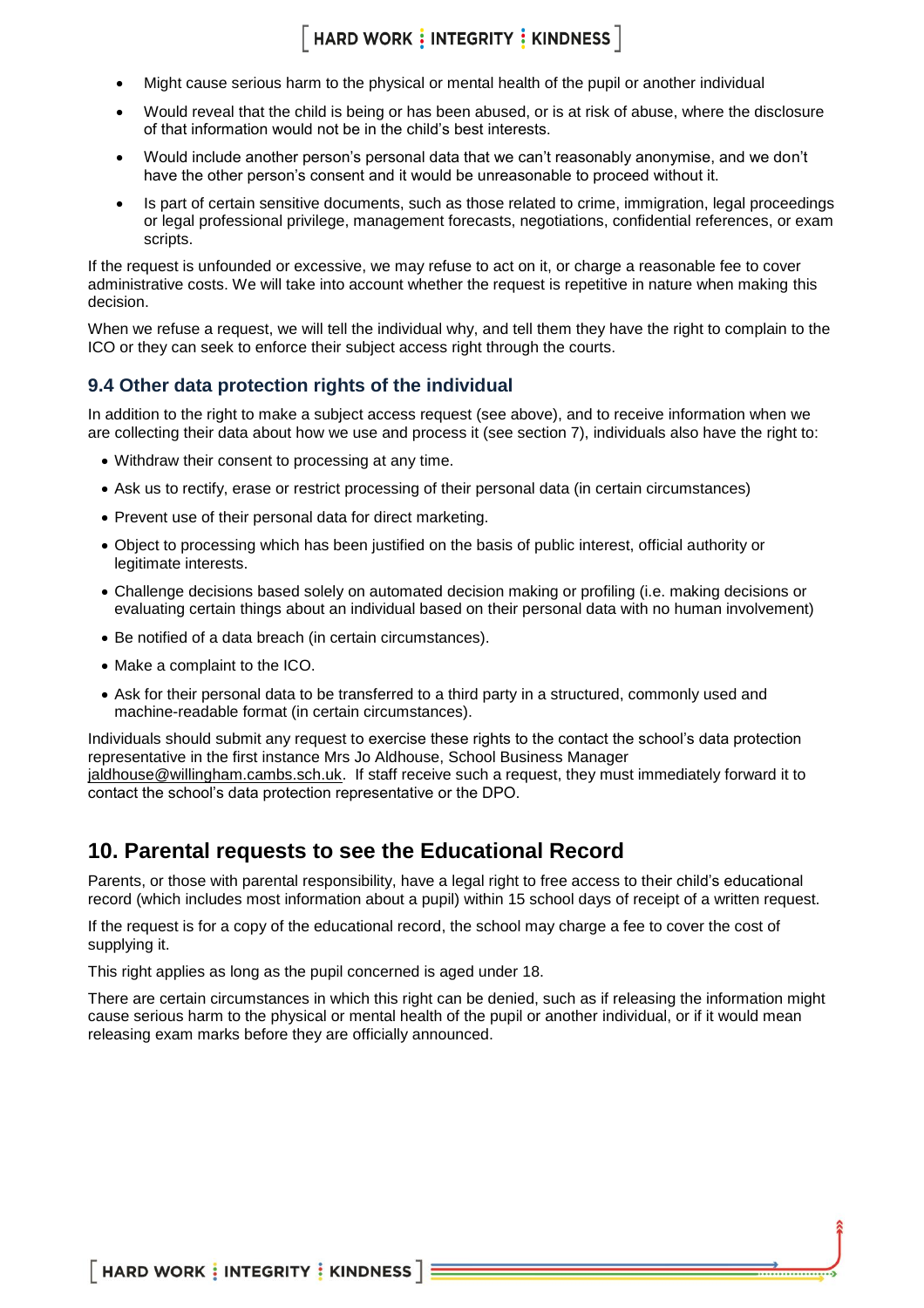### <span id="page-8-0"></span>**11. CCTV**

We use CCTV in various locations around the school site to ensure it remains safe. We will adhere to the ICO's [code of practice](https://ico.org.uk/media/for-organisations/documents/1542/cctv-code-of-practice.pdf) for the use of CCTV.

We do not need to ask individuals' permission to use CCTV, but we make it clear where individuals are being recorded. Security cameras are clearly visible and accompanied by prominent signs explaining that CCTV is in use.

Any enquiries about the CCTV system should be directed to Mrs Jo Aldhouse, School Business Manager [jaldhouse@willingham.cambs.sch.uk](mailto:jaldhouse@willingham.cambs.sch.uk)

### <span id="page-8-1"></span>**12. Photographs and videos**

As part of our school activities, we may take photographs and record images of individuals within our school.

We will obtain written consent from parents/carers for photographs and videos to be taken of their child for communication, marketing and promotional materials. We will clearly explain how the photograph and/or video will be used to both the parent/carer and pupil.

Any photographs and videos taken by parents/carers at school events for their own personal use are not covered by data protection legislation. However, we will ask that photos or videos with other pupils are not shared publicly on social media for safeguarding reasons, unless all the relevant parents/carers have agreed to this.

Uses may include:

- Within school on notice boards and in school magazines, brochures, newsletters, etc.
- Outside of school by external agencies such as the school photographer, newspapers, campaigns
- Online on our school website or social media pages

Consent can be refused or withdrawn at any time. If consent is withdrawn, we will delete the photograph or video and not distribute it further.

When using photographs and videos in this way we will not accompany them with any other personal information about the child, to ensure they cannot be identified.

See our Child protection and safeguarding policy for more information on our use of photographs and videos.

Any photographs and videos taken by parents/carers at school events for their own personal use are not covered by data protection legislation. However, we will ask that photos or videos with other pupils are not shared publicly on social media for safeguarding reasons, unless all the relevant parents/carers have agreed to this.

### <span id="page-8-2"></span>**13. Data protection by design and default**

We will put measures in place to show that we have integrated data protection into all of our data processing activities, including:

- Appointing a suitably qualified DPO, and ensuring they have the necessary resources to fulfil their duties and maintain their expert knowledge.
- Only processing personal data that is necessary for each specific purpose of processing, and always in line with the data protection principles set out in relevant data protection law (see section 6).
- Completing data protection impact assessments where the school's processing of personal data presents a high risk to rights and freedoms of individuals, and when introducing new technologies (the DPO will advise on this process).
- Integrating data protection into internal documents including this policy, any related policies and privacy notices.
- Regularly training members of staff on data protection law, this policy, any related policies and any other data protection matters; we will also keep a record of attendance.
- Regularly conducting reviews and audits to test our privacy measures and make sure we are compliant.
- Appropriate safeguards being put in place if we transfer any personal data outside of the European Economic Area (EEA), where different data protection laws will apply. (Where applicable).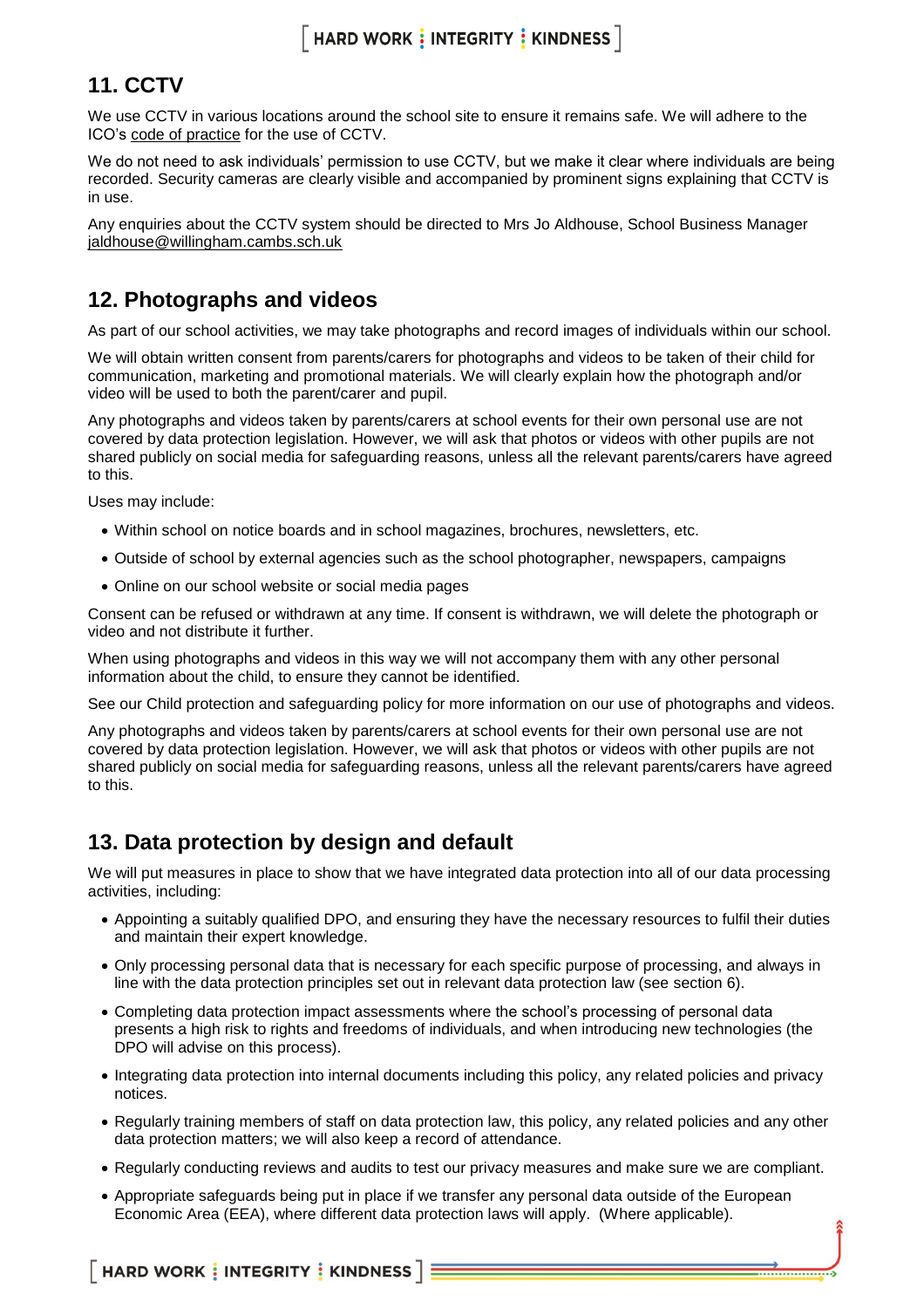# $[$  HARD WORK  $\frac{1}{2}$  INTEGRITY  $\frac{1}{2}$  KINDNESS  $]$

- Maintaining records of our processing activities, including:
	- o For the benefit of data subjects, making available the name and contact details of our school and DPO and all information we are required to share about how we use and process their personal data (via our privacy notices).
	- o For all personal data that we hold, maintaining an internal record of the type of data, type of data subject, how and why we are using the data, any third-party recipients, any transfers outside of the EEA and the safeguards for those, retention periods and how we are keeping the data secure.

#### <span id="page-9-0"></span>**14. Data security and storage of records**

We will protect personal data and keep it safe from unauthorised or unlawful access, alteration, processing or disclosure, and against accidental or unlawful loss, destruction or damage.

In particular:

- Paper-based records and portable electronic devices, such as laptops and hard drives that contain personal data, are kept under lock and key when not in use.
- Papers containing confidential personal data must not be left on office and classroom desks, on staffroom tables, or left anywhere else where there is general access.
- Where personal information needs to be taken off site, staff must sign it in and out from the school office.
- Passwords that are at least 10 characters long containing letters and numbers are used to access school computers, laptops and other electronic devices. Staff and pupils are reminded that they should not reuse passwords from other sites.
- Encryption software is used to protect all portable devices and removable media, such as laptops and USB devices.
- Staff, pupils or governors who store personal information on their personal devices are expected to follow the same security procedures as for school-owned equipment (see our Acceptable Use Policy).
- Where we need to share personal data with a third party, we carry out due diligence and take reasonable steps to ensure it is stored securely and adequately protected (see section 8).

#### <span id="page-9-1"></span>**15. Disposal of records**

Personal data that is no longer needed will be disposed of securely. Personal data that has become inaccurate or out of date will also be disposed of securely, where we cannot or do not need to rectify or update it.

For example, we will shred or incinerate paper-based records, and overwrite or delete electronic files. We may also use a third party to safely dispose of records on the school's behalf. If we do so, we will require the third party to provide sufficient guarantees that it complies with data protection law.

All data will be kept in accordance with the Retention Schedule set out in the Information and Record Management Society's Toolkit for Schools: This can be found [here](http://irms.org.uk/?page=schoolstoolkit&terms=%22toolkit+and+schools%22)

#### <span id="page-9-2"></span>**16. Personal data breaches**

The school will make all reasonable endeavours to ensure that there are no personal data breaches.

In the unlikely event of a suspected data breach, we will follow the procedure set out in appendix 1.

When appropriate, we will report the data breach to the ICO within 72 hours after becoming aware of it. Such breaches in a school context may include, but are not limited to:

- A non-anonymised dataset being published on the school website which shows the exam results of pupils eligible for the pupil premium.
- Safeguarding information being made available to an unauthorised person.
- The theft of a school laptop containing non-encrypted personal data about pupils.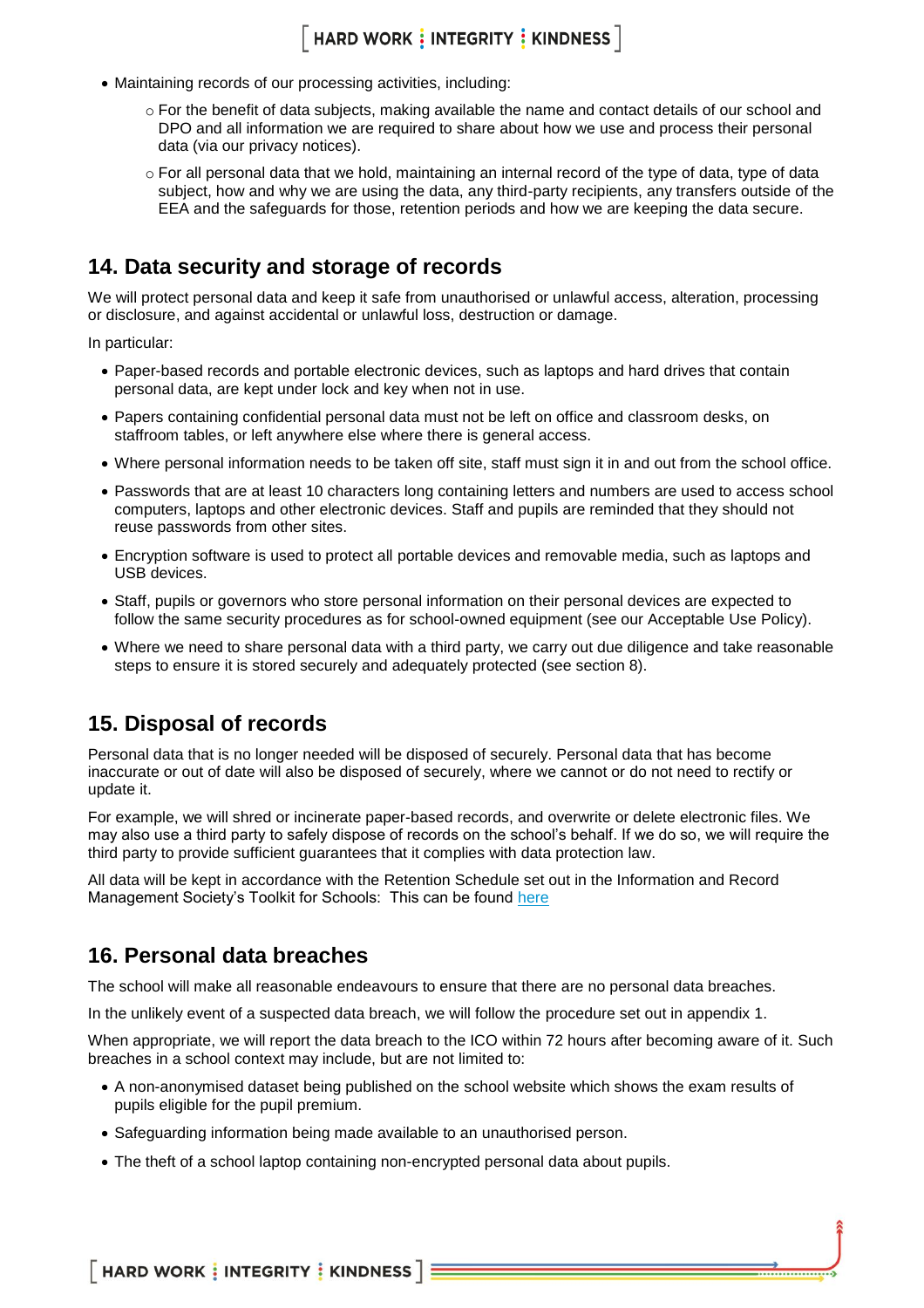# <span id="page-10-0"></span>**17. Training**

All staff and governors are provided with data protection training as part of their induction process.

Data protection will also form part of continuing professional development, where changes to legislation, guidance or the school's processes make it necessary.

### <span id="page-10-1"></span>**18. Monitoring arrangements**

The Headteacher and DPO are responsible for monitoring and reviewing this policy.

<span id="page-10-2"></span>This policy will be reviewed **every 2 years** and shared with the full governing body.

### **19. Links with other policies**

This data protection policy is linked to our:

- Freedom of information publication scheme
- Safeguarding and Child Protection Policy
- Acceptable Use Policy
- <span id="page-10-3"></span>• CCTV Policy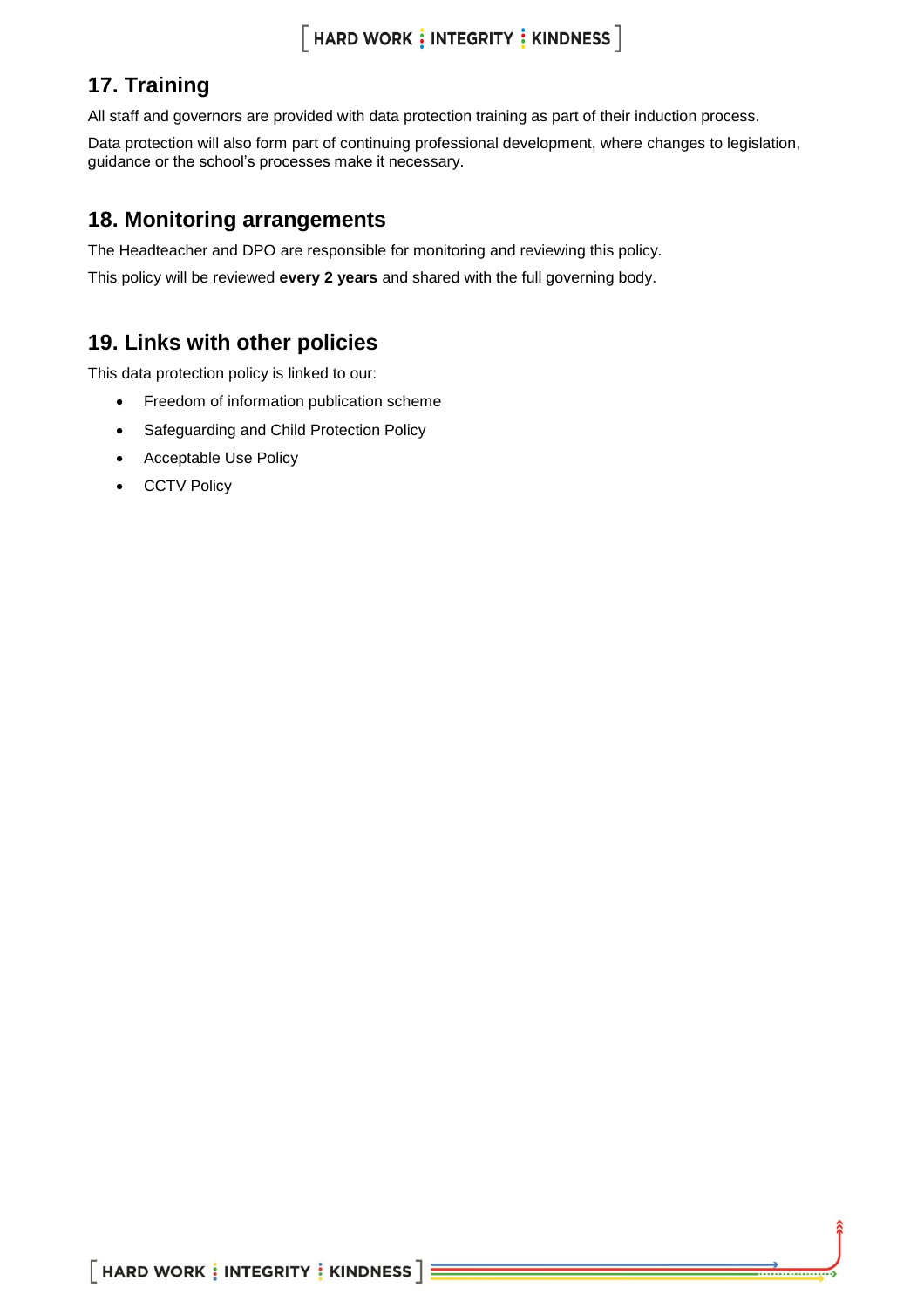### $\lceil$  HARD WORK  $\vdots$  INTEGRITY  $\vdots$  KINDNESS  $\rceil$

#### **Appendix 1: Personal data breach procedure**

This procedure is based on [guidance on personal data breaches](https://ico.org.uk/for-organisations/guide-to-the-general-data-protection-regulation-gdpr/personal-data-breaches/) produced by the Information Commissioner's Office (ICO).

- On finding or causing a breach, or potential breach, the staff member or data processor must immediately notify the school's data protection representative Mrs Jo Aldhouse, School Business Manager jaldhouse@willingham.cambs.sch.uk or the DPO.
- The school's data protection representative and DPO will investigate the report, and determine whether a breach has occurred. To decide, they will consider whether personal data has been accidentally or unlawfully:
	- o Lost.
	- o Stolen.
	- o Destroyed.
	- o Altered.
	- o Disclosed or made available where it should not have been.
	- o Made available to unauthorised people.
	- The school's data protection representative and DPO will alert the Headteacher and the Chair of Governors.
	- The school's data protection representative and the DPO will make all reasonable efforts to contain and minimise the impact of the breach, assisted by relevant staff members or data processors where necessary. (Actions relevant to specific data types are set out at the end of this procedure).
	- The DPO will assess the potential consequences, based on how serious they are, and how likely they are to happen.
	- The DPO will work out whether the breach must be reported to the ICO. This must be judged on a case-by-case basis. To decide, the DPO will consider whether the breach is likely to negatively affect people's rights and freedoms, and cause them any physical, material or non-material damage (e.g. emotional distress), including through:
		- o Loss of control over their data
		- o Discrimination
		- o Identify theft or fraud
		- o Financial loss
		- o Unauthorised reversal of pseudonymisation (for example, key-coding)
		- o Damage to reputation
		- o Loss of confidentiality
		- Any other significant economic or social disadvantage to the individual(s) concerned.

#### **If it's likely that there will be a risk to people's rights and freedoms, the DPO must notify the ICO.**

- The school's data protection representative and DPO will document the decision (either way), in case it is challenged at a later date by the ICO or an individual affected by the breach. Documented decisions are stored on the school's computer network.
- Where the ICO must be notified, the DPO will do this via the ['report a breach' page](https://ico.org.uk/for-organisations/report-a-breach/) of the ICO website, or through its breach report line (0303 123 1113), within 72 hours of the school's awareness of the breach. As required, the DPO will set out:
	- A description of the nature of the personal data breach including, where possible:
		- o The categories and approximate number of individuals concerned.
		- $\circ$  The categories and approximate number of personal data records concerned.
	- The name and contact details of the DPO.
	- A description of the likely consequences of the personal data breach.

 $\lceil$  HARD WORK  $\frac{1}{2}$  INTEGRITY  $\frac{1}{2}$  KINDNESS  $\lceil \frac{1}{2} \rceil$